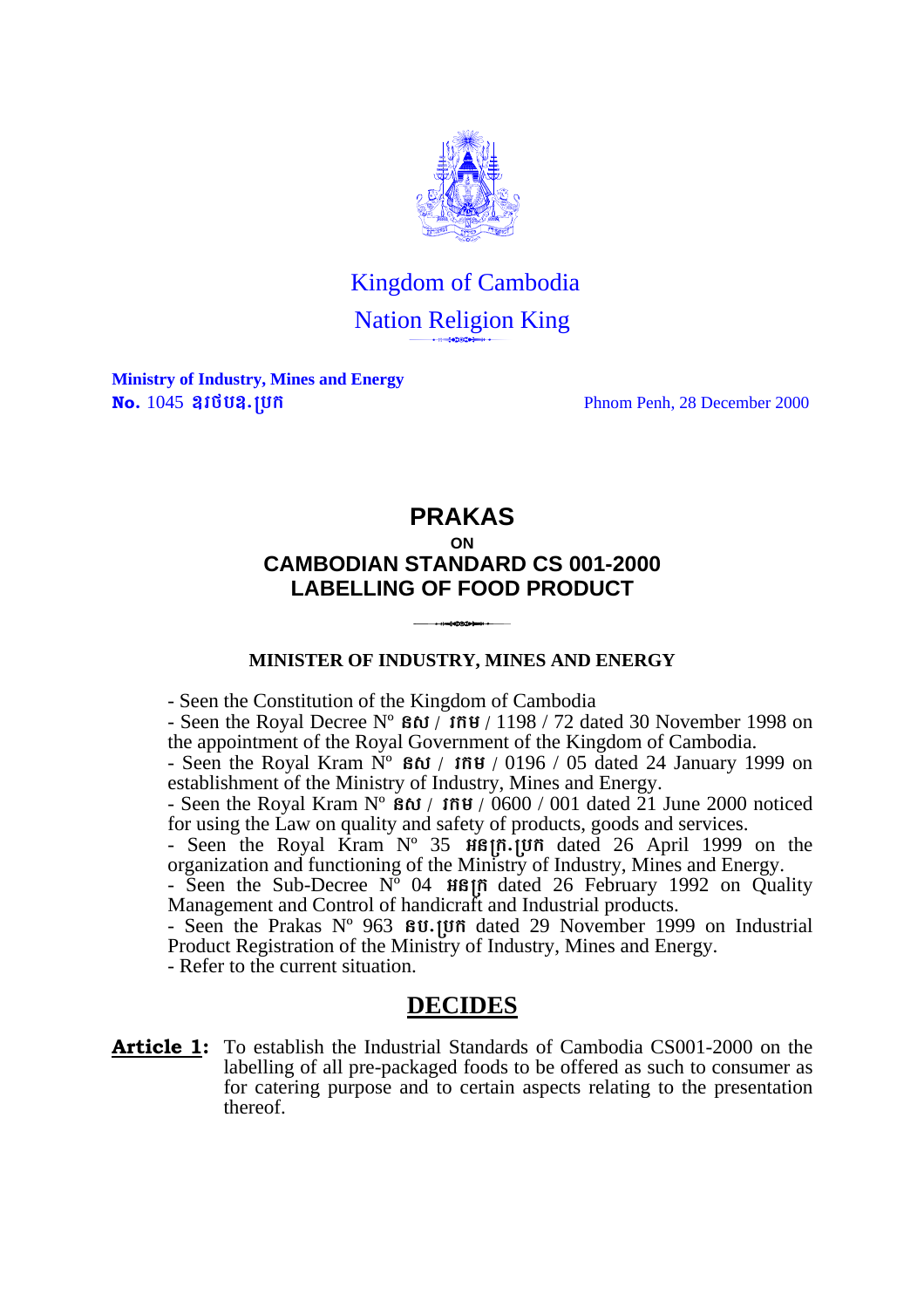- **Article 2:** All companies, enterprises and handicrafts shall label all pre-packaged foods in conformity with the standard CS001-2000 as stated in the enclosed annexe.
- **Article 3:** All previous regulations, which are inconsistent with this Prakas, shall be considered null and void.

# **Article 4:** This Prakas shall take effect from this date of signature.

#### **C.C:**

- Cabinet of Council of Ministers
- Cabinet of Samdech Prime Minister
- (For information)- Ministry of Interior
- Ministry of Economy and Finance
- Ministry of Commerce
- Ministry of Health<br>
Ministry of Health
- Ministry of Agriculture, Forestry and Fishery
- Ministry of Information
- Ministry of Justice

- All Municipal Office

- Municipal Departments of Industry, Mines and Energy
- (For implementation)
- Document-Archives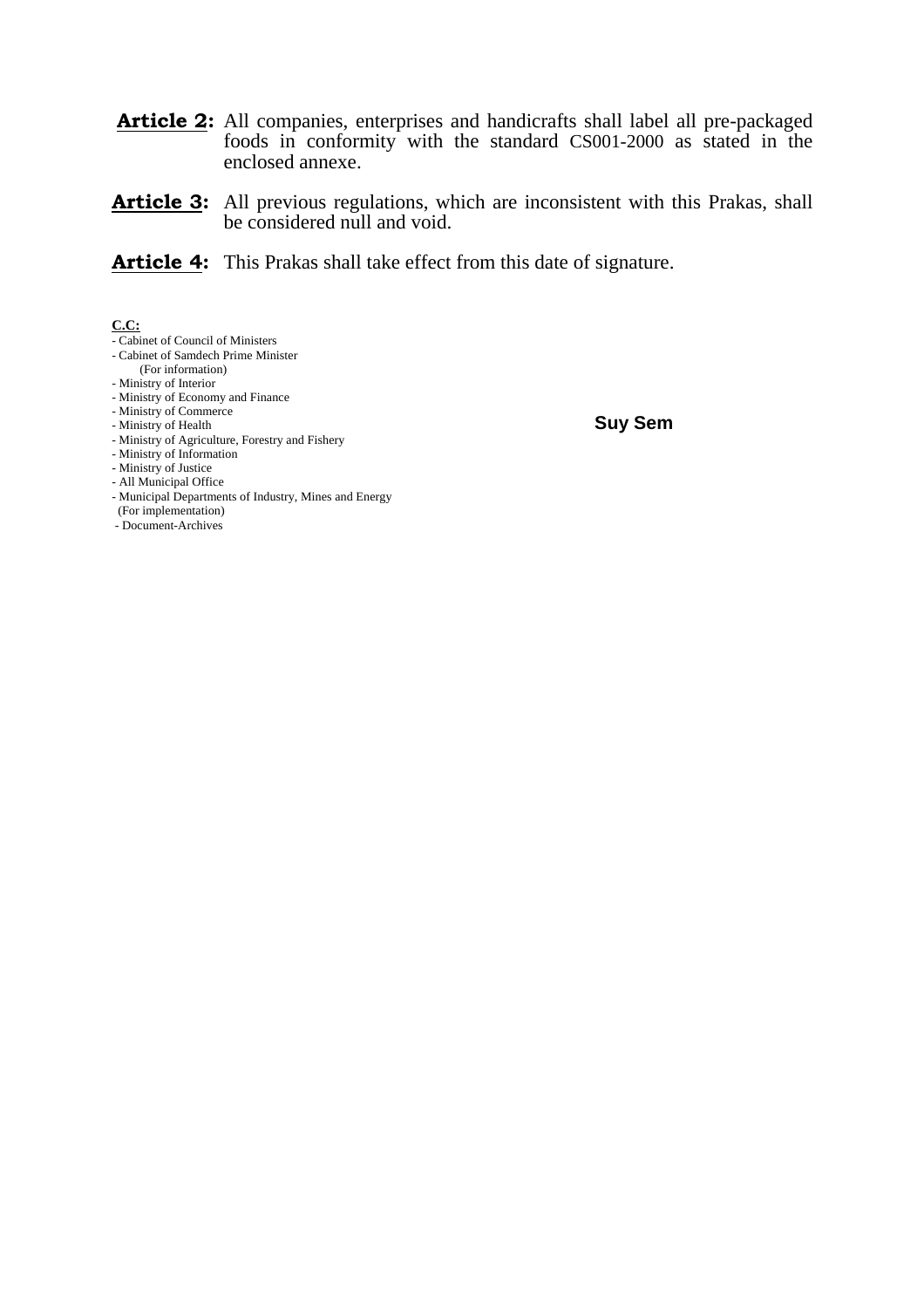### **Foreword**

In order to make the Kingdom of Cambodia receives sufficient competence in management and development on industrialization, and to fulfill the potentiality of free trade, Ministry of Industry, Mines and Energy has established Industrial Standards Bureau of Cambodia abbreviated ISC in the purposes of standard compilations and cooperation with other standards bodies, both inside and outside country, including Regional Organization for Standardization and International Organization for Standardization (ISO). Kingdom of Cambodia has been as a subscriber member of International Organization for Standardization (ISO) since 01 January 1995. While Kingdom of Cambodia has been as a member of ASEAN, the compilation of industrial standards is one essential task amongst other essential tasks of Ministry of Industry, Mines and Energy in order to facilitate goods on a national and international trade and to improve efficiently product quality which will bring the annual increase of productions by receiving effective trade, facilitating and the requirements of consumers by giving positively to public health.

Industrial Standards Bureau of Cambodia of Ministry of Industry, Mines and Energy has compiled general standards for the labelling of prepackaged foods for the consumers in the Kingdom of Cambodia to use according to purposes and requirements of goods, which are food products.

The standard of the labelling of prepackaged foods is prepared by adopting the international standards and by researching the definite requirement and the experience after Kingdom of Cambodia has met.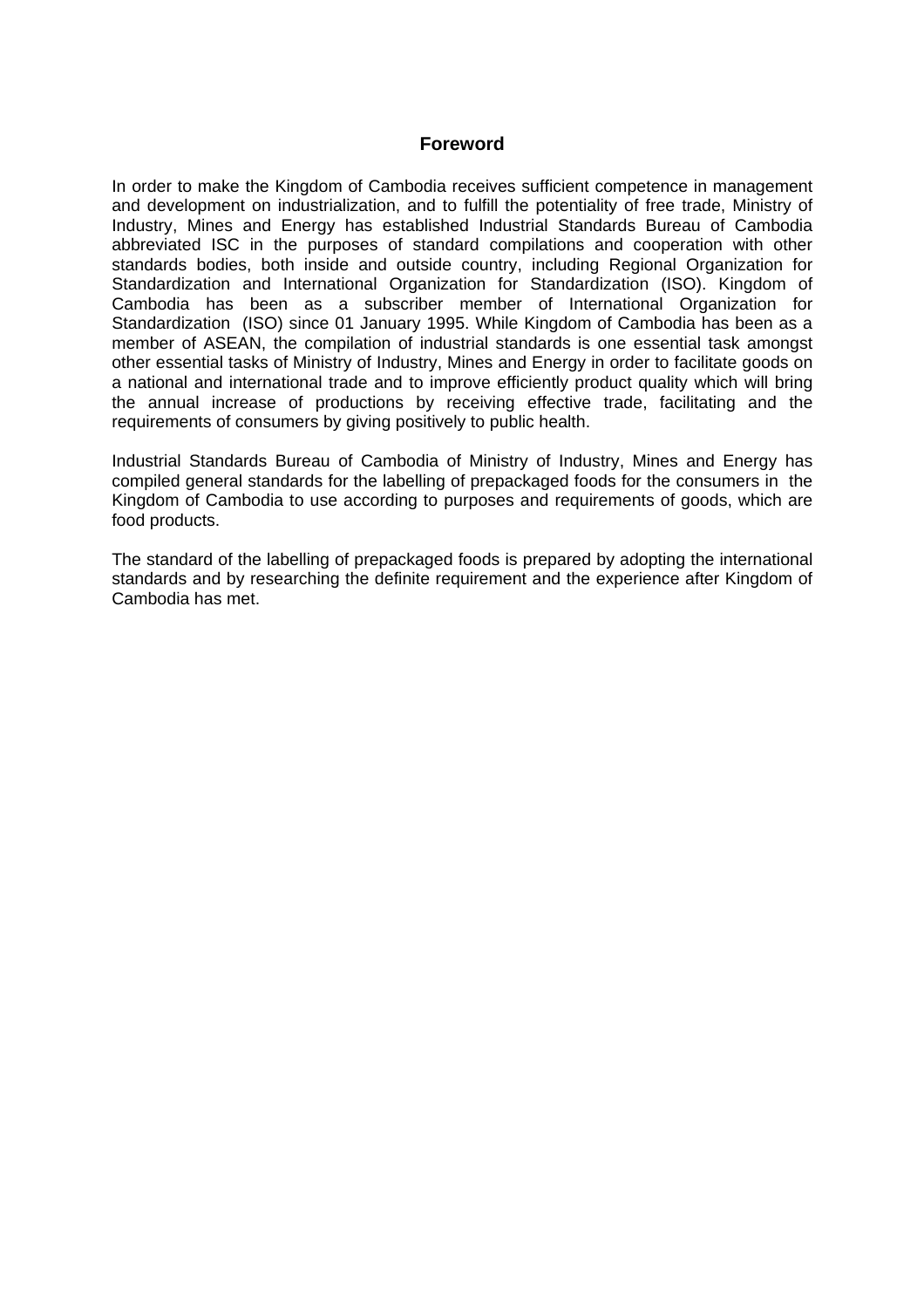# **Cambodian Standards CS 001:2000 ON THE LABELLING OF PREPACKAGED FOOD**

### **1. Scope**

The standard applies to the labelling of all prepackaged goods to be offered as such to consumer or for catering purposes and to certain aspects relating to the presentation thereof.

# **2. Definition of Terms for the purpose of this standards**

- **Consumer** means person or another group purchasing or receiving food in order to meet their personal needs.
- **Container** means any packaging of food for delivery maintenance as a single item, whether by completely or partially enclosing the food and includes wrappers. A container may enclose several units or types of packages when such is offered to the consumer.
- **Date of Manufacture** means the date on which the food becomes the product as described.
- **Date of Packaging** means the date on which the food is placed in the immediate container in which it will be ultimately sold.
- **Use-by date** (Recommended last Consumption Date, Expiration date) means the date which signifies the end of the estimated period under any stated storage conditions, after which the product probably will not have the quality attributes normally expected by the consumers. After this date, the food should not be regarded as marketable.
- **Date of Minimum Durability** (Best before) means the date which signifies the end of period under any stated storage conditions during which the product will remain fully marketable and will retain any specific qualities for which tacit or express claims have been made. However, beyond the date the food may still be perfectly satisfactory.
- **Food** means any substance, whether processed, semi-processed or raw, which is intended for human consumption, and includes drinks, chewing gum, and any substance which has been used in the manufacture, preparation or treatment of "food" but does not include cosmetics or tobacco or substance used only as drugs.
- Food additive means any substance not normally consumed as a food by itself and not normally used as a typical ingredient of food, whether or not it has nutritive value, the intentional addition of which to food for a technological (including organoleptic) purpose in the manufacture, processing, preparation, treatment, packing, packaging, transport or holding of such food results, or may be reasonable expected to result, (directly or indirectly) in it or its-by products becoming a component of or otherwise affecting the characteristics of such foods. The term does not include "contaminant "or substance added to food for maintaining or improving nutritional qualities.
- **Ingredient** means any substance, including a food additive, used in the manufacture or preparation of a food and present in the final product although possibly in a modified form.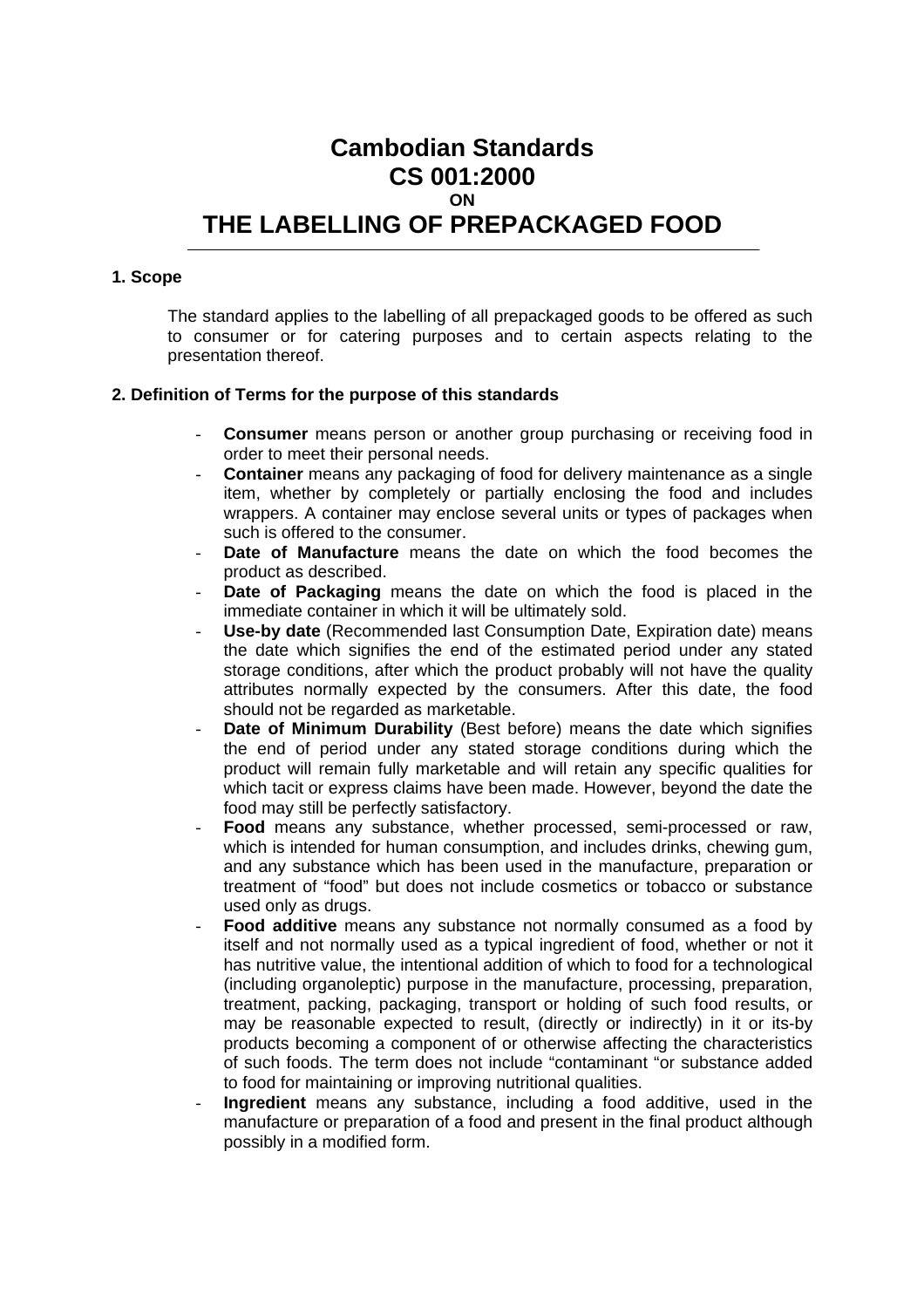- **Label** means any tag, brand, pictorial or other descriptive matter, written, printed, stenciled, marked, embossed, or impressed on, or attached to, a container of food.
- Labelling includes any written, printed or graphic matter that is present on the label, accompanies the food, or is displayed near the food, including that for the purpose of promoting its sale or disposal.
- Lot means a definitive quantity of a commodity produced essentially under the same conditions.
- **Prepackaged** means packaged or made up in advance in a container, ready for offer to the consumer, or for catering purposes.
- **Processing Aid means a substance or material, not including apparatus or** utensils, and not consumed as a food ingredient by itself, intentionally used in the processing of raw materials, foods or its ingredients, to fulfill a certain technological purpose during treatment or processing and which may result in the non-intentional but unavoidable presence of residues or derivatives in the final product.
- **Foods for Catering Purposes mean** those foods for use in restaurants, canteens, schools, hospitals, and similar institutions where food is offered for immediate consumption.

# **3. General Principles**

Packaged food shall not be described or presented on any label or in any labelling in a manner that is false, misleading or deceptive or is likely to create an erroneous impression regarding its character in any respect.

Prepackaged food shall not be described or presented on any label or in any labelling by word, pictorial or other devices which refer to or are suggestive either directly or indirectly, of any other product with which such food might be confused, or in such manner as to lead the purchaser or consumer to suppose that the food is connected with such other product.

# **4. Mandatory Labelling of Prepackaged Foods**

Each prepackaged food product shall be labeled to give clear and enough information to consumers and authorized officials.

The following information shall appear on the label of prepackaged foods as the food being labeled.

# **4.1 The Name of the Food**

The name shall indicate the true nature of the food and normally be specific as the following types:

- Where a name or names have been established for a food in the standard, at least one of these names shall be used.
- In other cases, the name prescribed by national legislation shall be used
- Where a new name to be used instead of a common or usual name shall be described appropriate term, which was not misleading or confusing to the consumer.
- A new name can be used as a product name.
- A name of food product can be added words or phrases on the label, either in conjunction with or in close proximity to other product, shall be avoided misleading or confusing the consumer in regard to the true nature and physical condition of food including but not limited to the type of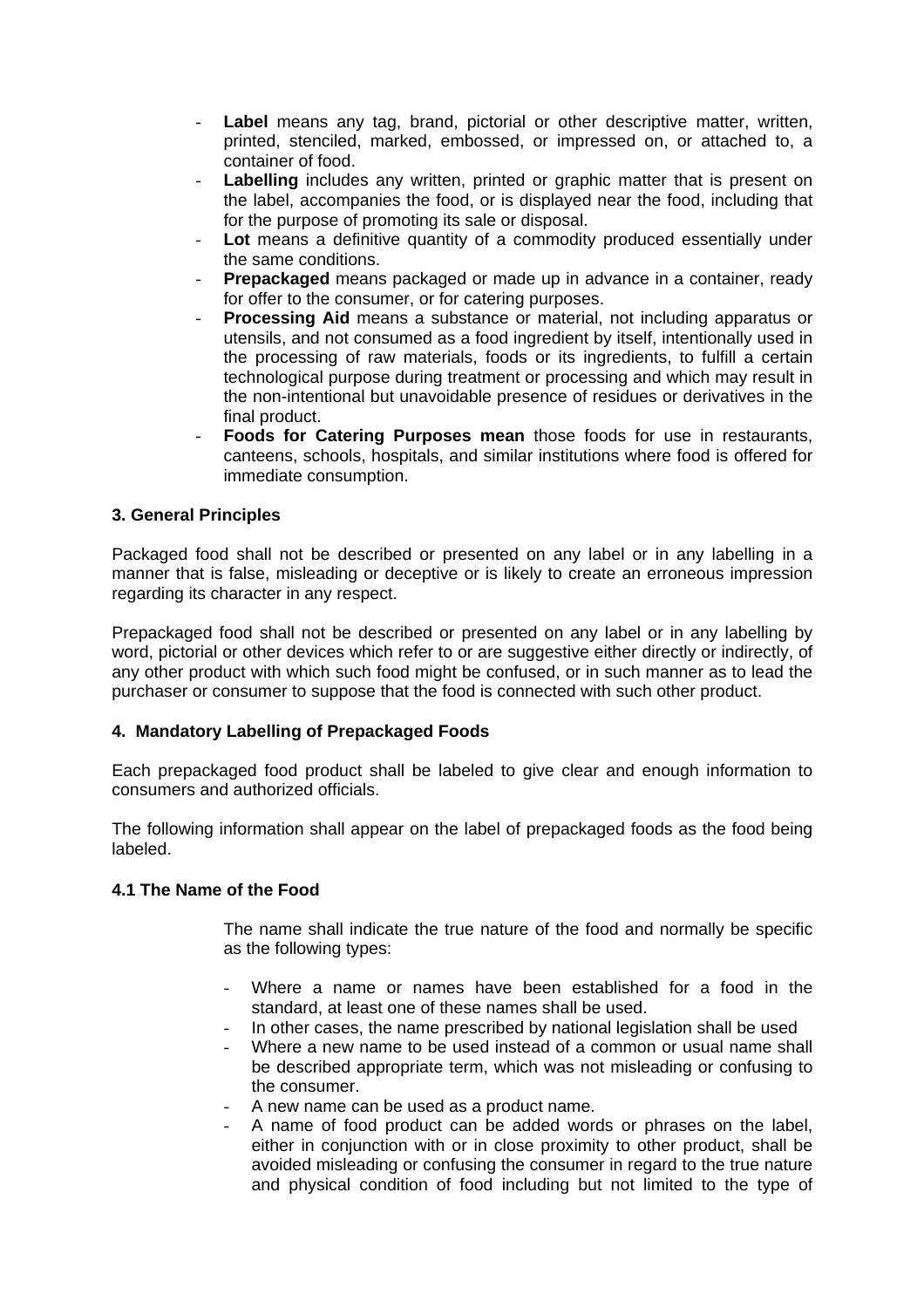packing medium, style, and the condition or type of treatment it has undergone.

- Where is necessary, it shall specify physical condition of product, for example: dried, concentrated, reconstituted, and smoked.
- A name of the product shall be written in bold letter and the size of letter shall be appropriate to the size of paper or surface, which will be labeled.

# **4.2 Trade Mark**

Trademark is a drawing that shall be seen clearly by consumer and shall be known the difference of each product.

The use of trademark shall be conformed with the rule of authorized body.

# **4.3 List of Ingredients**

Except for single ingredient foods, a list of ingredients shall be declared on the label by descending order of ingoing weight (m/m), Volume (v/v) or percent (%).

Where an ingredient is itself the product of two or more ingredients, such a compound ingredient may be declared, as such, in the list of ingredients provided that it is immediately accompanied by a list in brackets of its ingredients in descending order of proportion

All added vitamins or minerals shall be declared in the list of ingredients.

All products, which have substances as in below, shall be declared in the list of ingredients:

- Sodium chloride/salt
- Sodium Nitrate
- Sodium/Potassium Nitrate
- Monosodium Glutamate/MSG
- Specific names for non-nutritive sweeteners

Added water shall be declared in the list of ingredients except when the water forms a part of an ingredient such as brine, syrup or broth used in a compound food. Water or other volatile ingredients evaporated in the course of manufacture needs not be declared in the list of ingredients.

No need to be declared in the list of ingredients as below:

- food additives which serve as processing aids
- food additives for keeping the aromas and a long time, and the additives giving color, which can be in the products.

# **4. 4 Net Contents and Drained Weight**

The net contents of products shall be declared in the manner as below:

1. for liquid foods shall be declared in volume units such as liter (l) or milliliter (ml)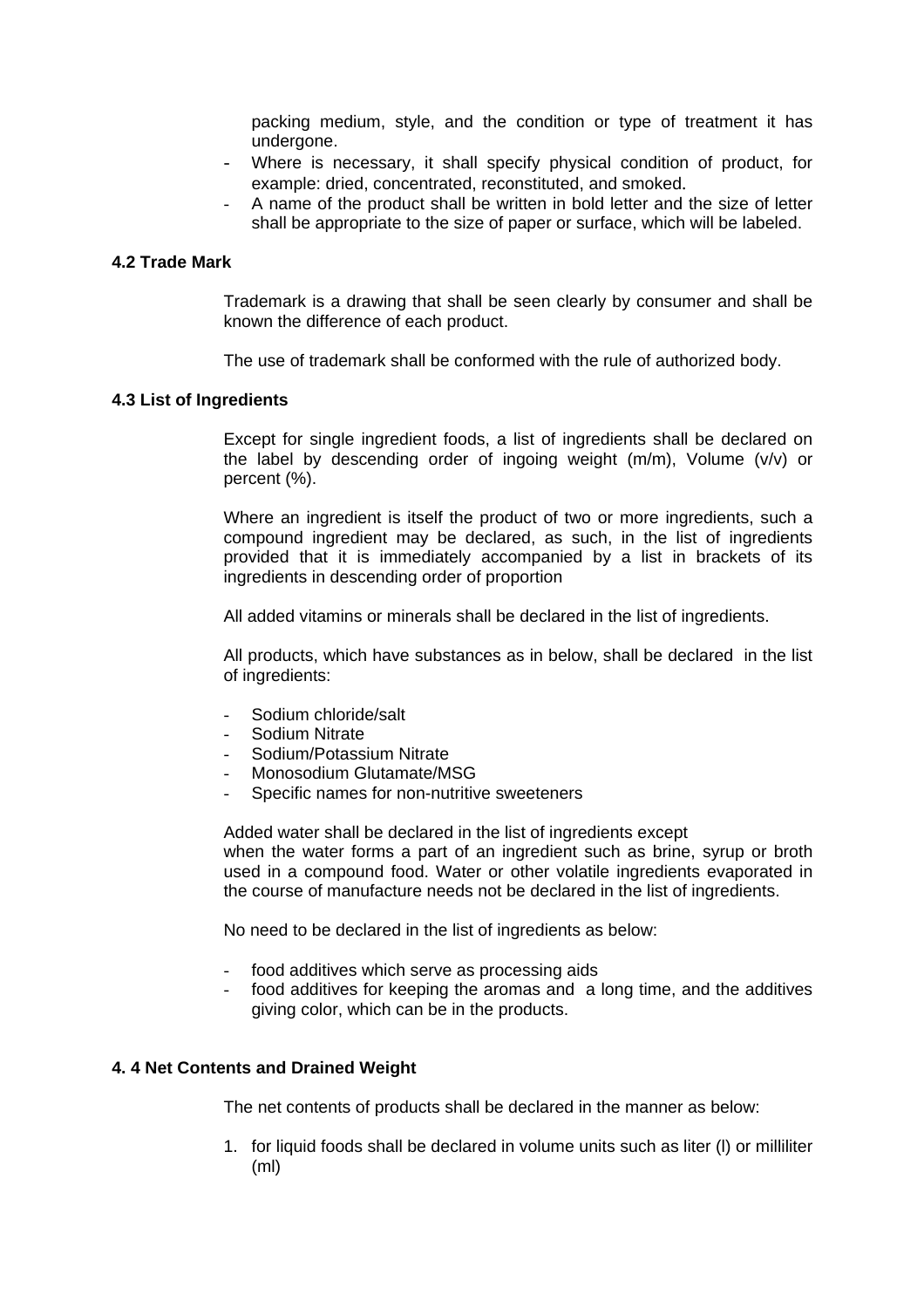- 2. for solid foods shall be declared in weight units such as Kilogram (Kg) or milligram (mg)
- 3. for semi-solid or viscous foods shall be declared in either weight units or volume units.
- there shall be declared units of number of packets, bottles, pieces or dozens on the crate, cases or any big packet.
- for vegetable cans or fruit cans, which contain water, shall be declared the net weight of the vegetable or the fruit only.
- the net content of some food products shall not be declared such as
	- o bonbons which is its weight less than 20g
	- o fruit preserves which is its weight less than 50g
	- o all food products which have the content less than 5g or 5ml except the spices and aroma plants

#### **4.5 Names and Address**

The name and address of the manufacturer, packer, distributor, importer, exporter or vendor of the food shall be declared.

# **4.6 Country of Origin**

The source of food or the country of the food origin shall be declared to avoid misleading or deceiving the consumer of the source or place of the food origin.

When a food undergoes processing in a second country, which changes its nature, the country shall be considered to be the country of origin or the source of origin that shall be declared on the food labelling.

#### **4.7 Lot number of product**

Each food product shall be declared permanently in a code number on the food labelling or the food packaging for identifying the manufacture products, and in a lot number of product to be taken responsible by the manufacturer, in any case, and to be easy for authorized officials to observe.

#### **4.8 Date Marking and Storage Instructions**

The date marking of products shall be declared as following:

- a- the food product shall be declared that it can keep aroma, color, flavor, quality and safety in the limited durability.
- the day and the month for products with a minimum durability of the storage is not more than three months
- the month and the year for products with a minimum durability of the storage is more than three months.
- b- The date shall be declared by words:
- The production date .............(the day of the product being produced)
- The packaging date .............(the day of the product being packaged)
- The expiry date ................. (the day of the product expired)
- Best before ........... or best before end .............. (the day of minimum durability).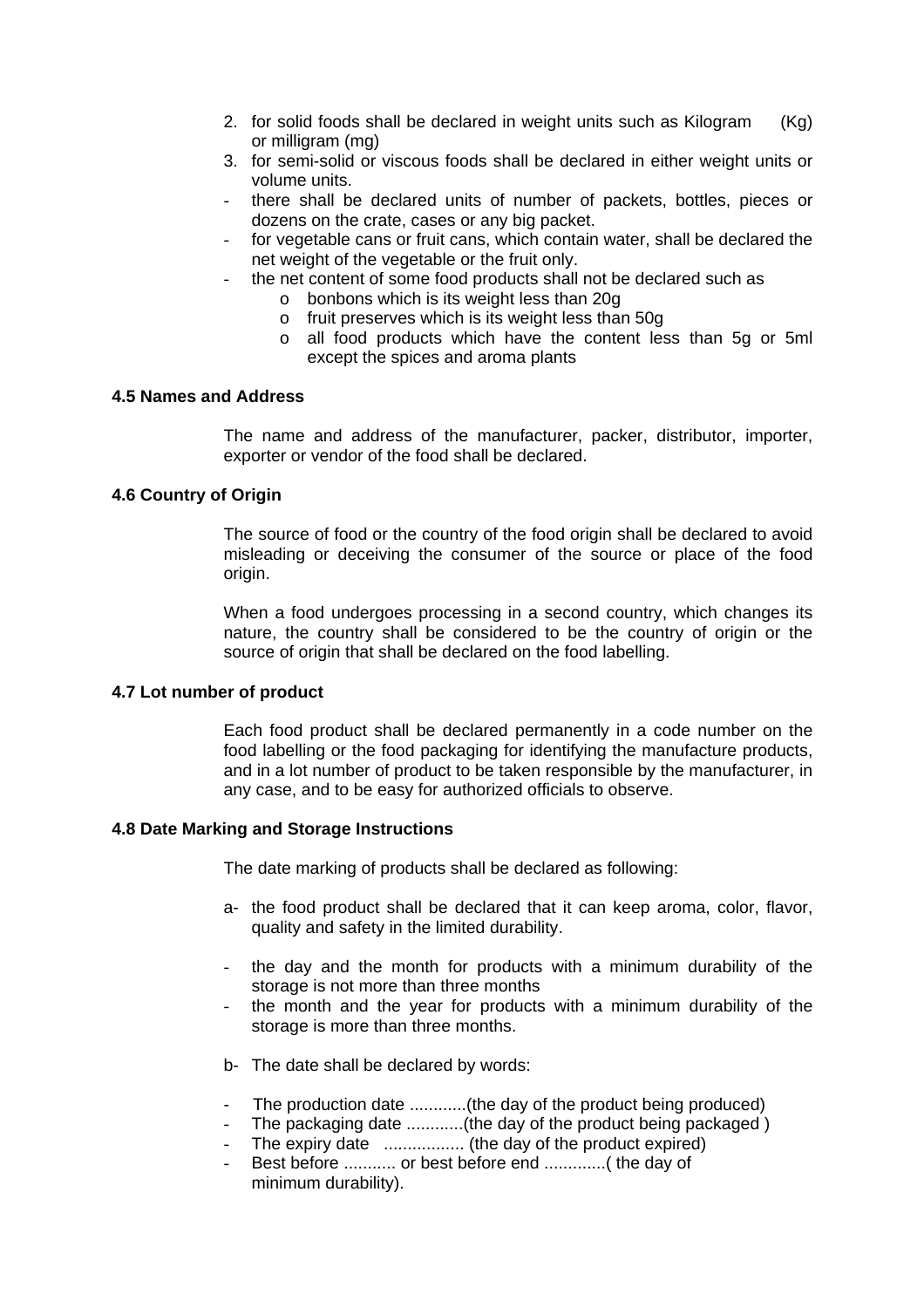- c- the day, month and year shall be declared in numerical sequence except that the month may be indicated by letters, which will not confuse the consumer.
- d- It could be permitted not to be declared the date of minimum durability on some foods such as below:
- fresh vegetable, fruits and bulbs, which are in the origin of its nature;
- all kind of wines:
- beverages containing more than 10% by volume of alcohol;
- vinegar, food grade salt, white sugar, ice-cream, bonbons, chewing gum;
- kind of bread products which are normally to keep for use in 24 hours only;
- e- In addition to the date of minimum durability, any special conditions of the food shall be declared on the label if the validity of the date depends thereon.

# **4.9 Instructions for Use**

A producer might not make instructions of use, but in necessary case shall make instructions of use, including all conditions or places, which can be used, on the label. Necessary information shall instruct clearly the use of the food.

# **5. Additional Mandatory Requirements**

#### **5.1 Quantitative Labelling of Ingredients**

Where the labelling of a food places special emphasis on the presence of one or more valuable and/or characterizing ingredients, or where the description of the food has the same effect, the ingoing percentage of the ingredient (m/m) at the time of manufacture shall be declared.

Similarly, where the labelling of a food places special emphasis on the low content of one or more ingredients, the percentage of the ingredient (m/m) in the final product shall be declared.

#### **5.2 Irradiated Foods**

The label of a food which has been treated with ionizing radiation shall carry a written statement indicating that treatment in close proximity to the name of the food. The use of the international food irradiation symbol, as shown below

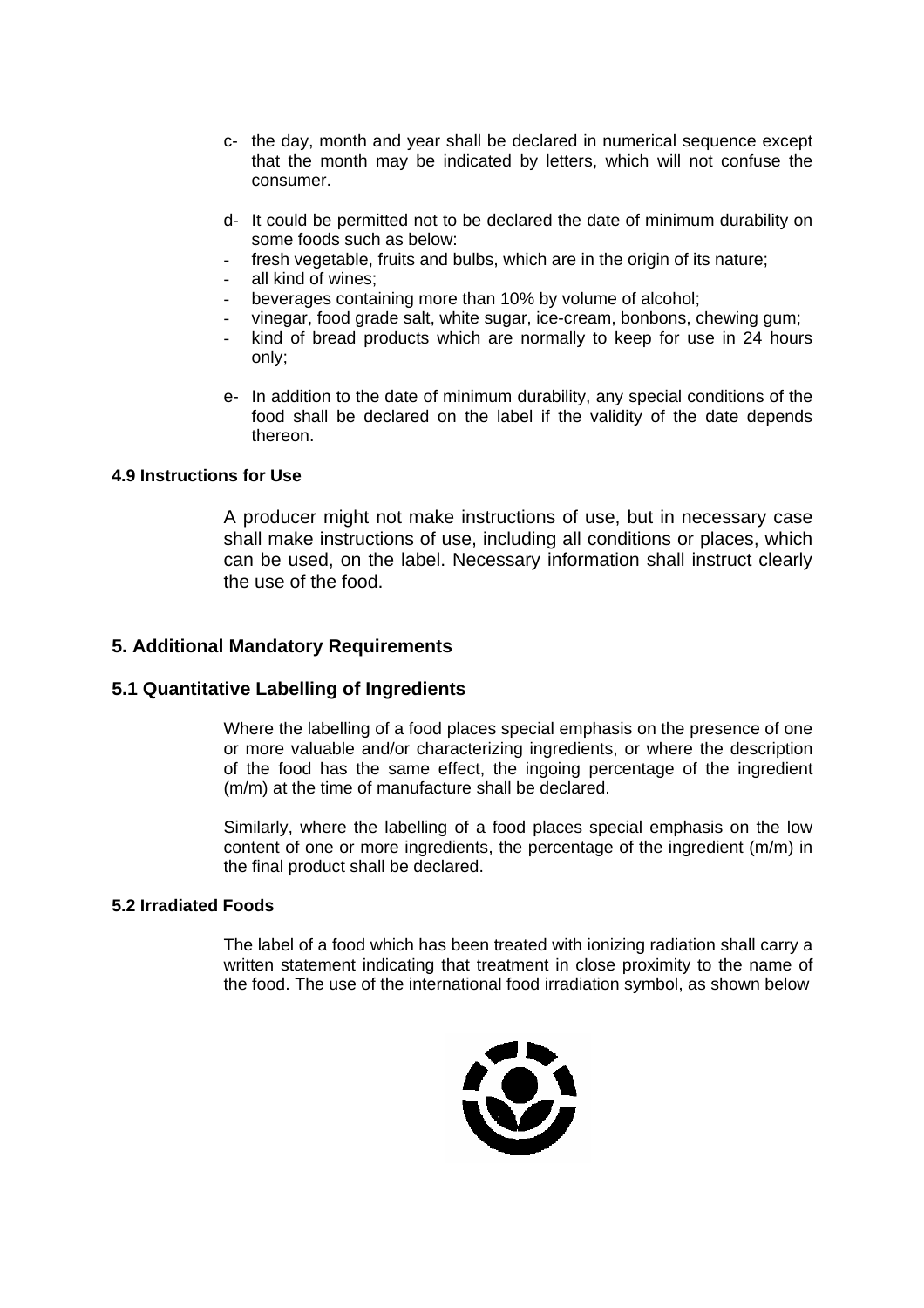When an irradiated product is used as an ingredient in another food, this shall be so declared in the list of ingredients.

When a single ingredient product is prepared from a raw material which has been irradiated, the label of the product shall contain a statement indicating the treatment.

### **6. Exemption from Mandatory Labelling Requirements**

With the exception of spices and herbs, small units, where the largest surface area is less than 10 cm<sup>2</sup>, may be exempted from the requirements of paragraphs 4.2 and 4.6 to 4.8.

# **7. Optional Labelling**

Any information or pictorial device which is important shall be permitted to display on the food labelling, if it is not in conflict with the mandatory requirements of this standard and those relating to claims and deception given in section 3 – General principle.

The grade designations are used, they shall be readily understandable and not be misleading or deceptive in any way.

# **8. Presentation of Mandatory Information**

# **8. 1 General**

Statements required to appear on the label by virtue of this standard shall be clear, prominent, indelible and readily legible by consumer under normal conditions of purchase and use.

A product that its container is covered by a wrapper or an additional pack, and the food labelling is inside of the wrapper or the additional pack, the wrapper or the additional pack shall carry the necessary information or use a symbol that shall be readily legible through the outer wrapper or additional pack. The meaning of the necessary information shall not be opposite meaning to the meaning of the labelling information inside.

The name and the net contents of the food shall appear in a prominent position and in the same field of vision.

#### **8.2 Language**

All products, which are produced in the locality for local use, shall be written necessarily in Khmer language on the label. It may be permitted to write an additional foreign language such as English, French, Chinese etc. but the size of the letter shall be smaller than Khmer letter.

For imported products shall be written or stuck in Khmer language which can be accepted by users.

The necessary information written in Khmer language shall be fulfilled accurately regarding the original label.